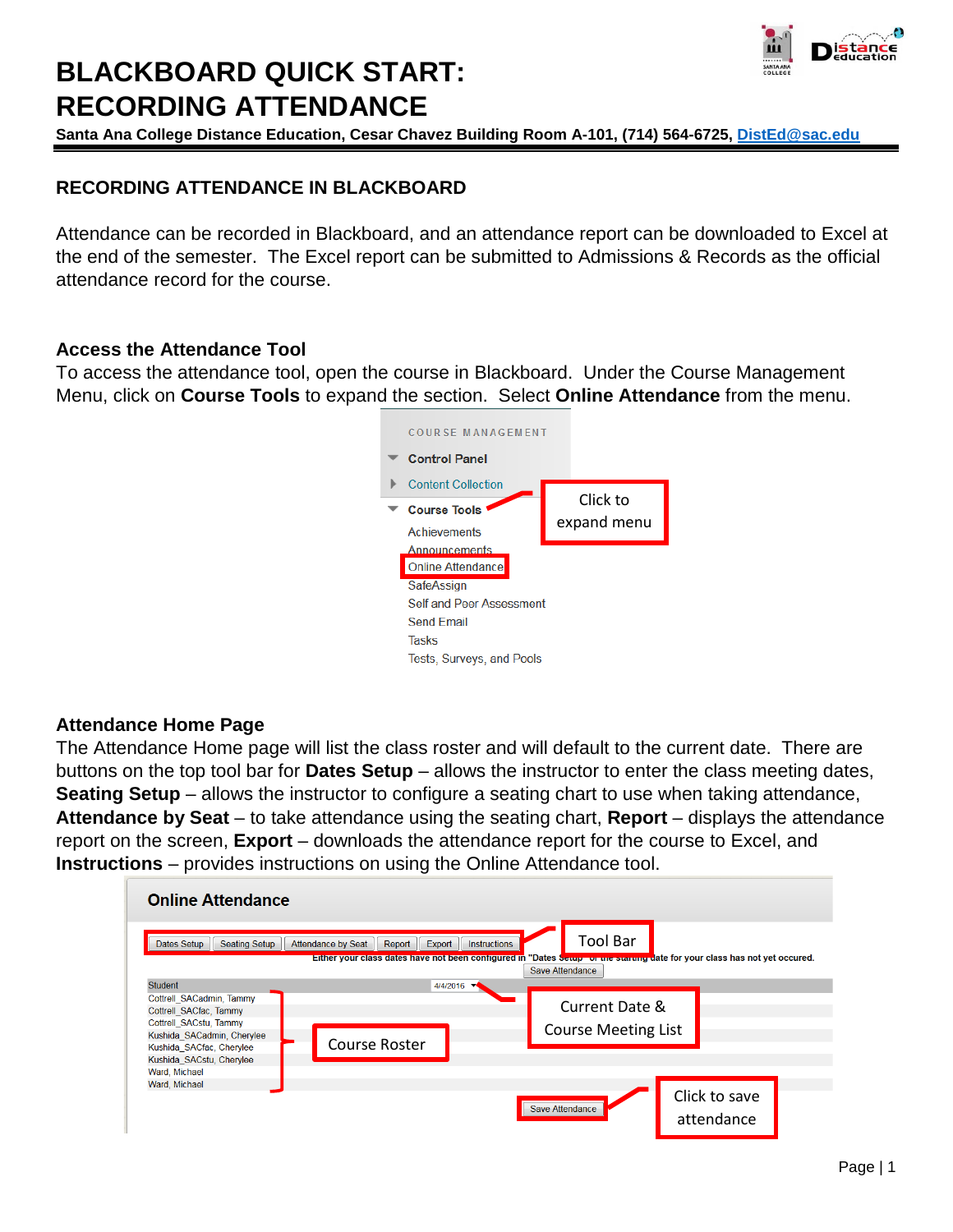### **Enter Class Meeting Dates**

Each semester, the class meeting dates will need to be entered into Blackboard prior to using the Online Attendance tool. To enter the class meeting dates, click the **Dates Setup** button on the top tool bar.

| <b>Online Attendance</b>            |                                                                                                                                                                                             |
|-------------------------------------|---------------------------------------------------------------------------------------------------------------------------------------------------------------------------------------------|
| <b>Seating Setup</b><br>Dates Setup | <b>Attendance by Seat</b><br>Export<br>Report<br>Instructions<br>Either your class dates have not been configured in "Dates Setup" or the starting date for your class has not yet occured. |
|                                     | Save Attendance                                                                                                                                                                             |
| <b>Student</b>                      | $4/4/2016$ $\blacktriangledown$                                                                                                                                                             |
| Cottrell_SACadmin, Tammy            |                                                                                                                                                                                             |
| Cottrell SACfac, Tammy              |                                                                                                                                                                                             |
| Cottrell_SACstu, Tammy              |                                                                                                                                                                                             |
| Kushida SACadmin, Cherylee          |                                                                                                                                                                                             |
| Kushida SACfac, Cherylee            |                                                                                                                                                                                             |
| Kushida SACstu, Cherylee            |                                                                                                                                                                                             |
| Ward, Michael                       |                                                                                                                                                                                             |
| Ward, Michael                       |                                                                                                                                                                                             |
|                                     | Save Attendance                                                                                                                                                                             |

On the **Date Setup** page, use the pull down menus to select the **Start** and **End Dates for the course**. In the **Class Meets on** section, click the check box next to the day(s) of the week that the class meets to select it. To hide non-students (e.g. Instructional Assistants, Guests, Observers, etc.), click the check box to select it. Once the dates have been entered, click the **Save Settings** button to create the attendance log.

| <b>Online Attendance - Date Setup</b>                                  |                                                                                                                                 |
|------------------------------------------------------------------------|---------------------------------------------------------------------------------------------------------------------------------|
| Return to Menu<br><b>Add Individual Days</b><br>Remove Individual Days | <b>WARNING:</b> Making changes to these settings could cause you to lose previously entered attendance records for this course. |
| Course Begins on:                                                      | $2016$ $\blacktriangledown$                                                                                                     |
| Course Ends on:                                                        | $3 \times 12016 \times$                                                                                                         |
| Class Meets on:                                                        | Sun Mon 7 Tues Wed 7 Thur Fri Sat                                                                                               |
| Hide non-students:                                                     |                                                                                                                                 |
| Save Setting                                                           | The classroom dimension must be set, if you plan to use the "Attendance By Seating Chart" feature.                              |

The Online Attendance tool will create an attendance record for every date within the range provided. If there are certain days that class will not be held (e.g. Spring Break, holidays, etc.), those individual dates can be removed from the attendance record by clicking the **Remove Individual Days** button on the top tool bar.



A list of all the class meeting dates will be displayed on the screen. Click the check box next to the date(s) that class will not be held, to select it. Once all of the dates have been selected, click the **Remove Selected** button at the bottom of the screen. The selected dates will be removed from the class meeting list.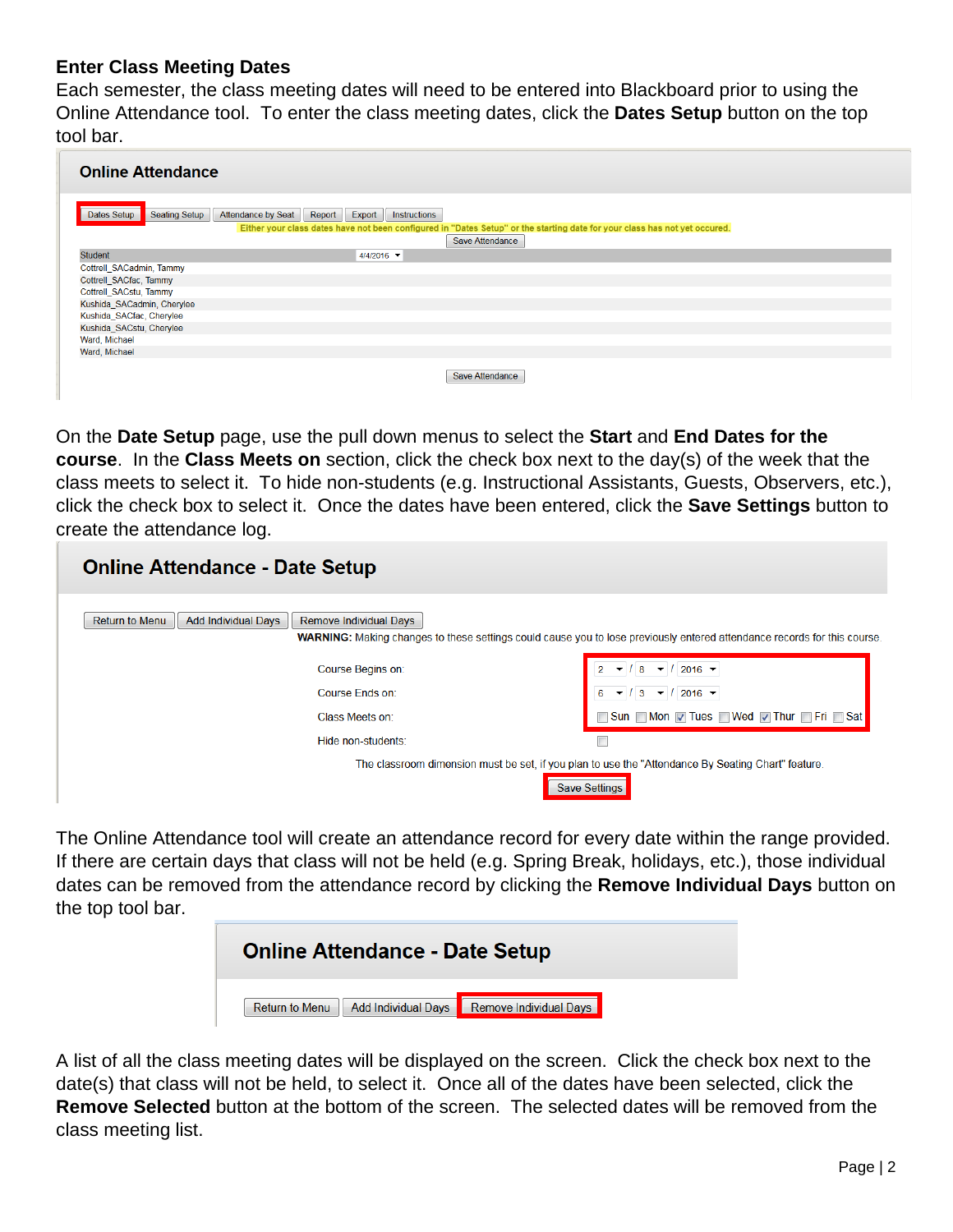

Class meeting days can also be added individually to the attendance record (e.g. field trip or special class meeting, etc.) by clicking the **Add Individual Days** button on the top tool bar. Use the pull down menus to complete the **Date to be Added** field. Once the date is selected, click the **Add Selected** button at the bottom of the screen. The selected date will be added to the attendance schedule. Repeat the process for any additional class meeting dates.



## **To Record Attendance**

Access the Attendance Tools. The date will automatically default to the current date. If attendance is being taken for a previous date, select that date from the pull down menu. The default selection is **P** (present) for all students. To mark a student absent, find the student in the roster, and click the check box next to **A** (Absent) to select it. Other attendance choices are **L** (Late), **E** (Excused Absence), and **U** (Unexcused Absence). Repeat the process for all absent students. When the attendance has been completed, click the **Save Attendance** button to record the attendance. If no students were absent, simply click the Save Attendance button. If attendance is being taken by a seating chart, click Attendance by Seat.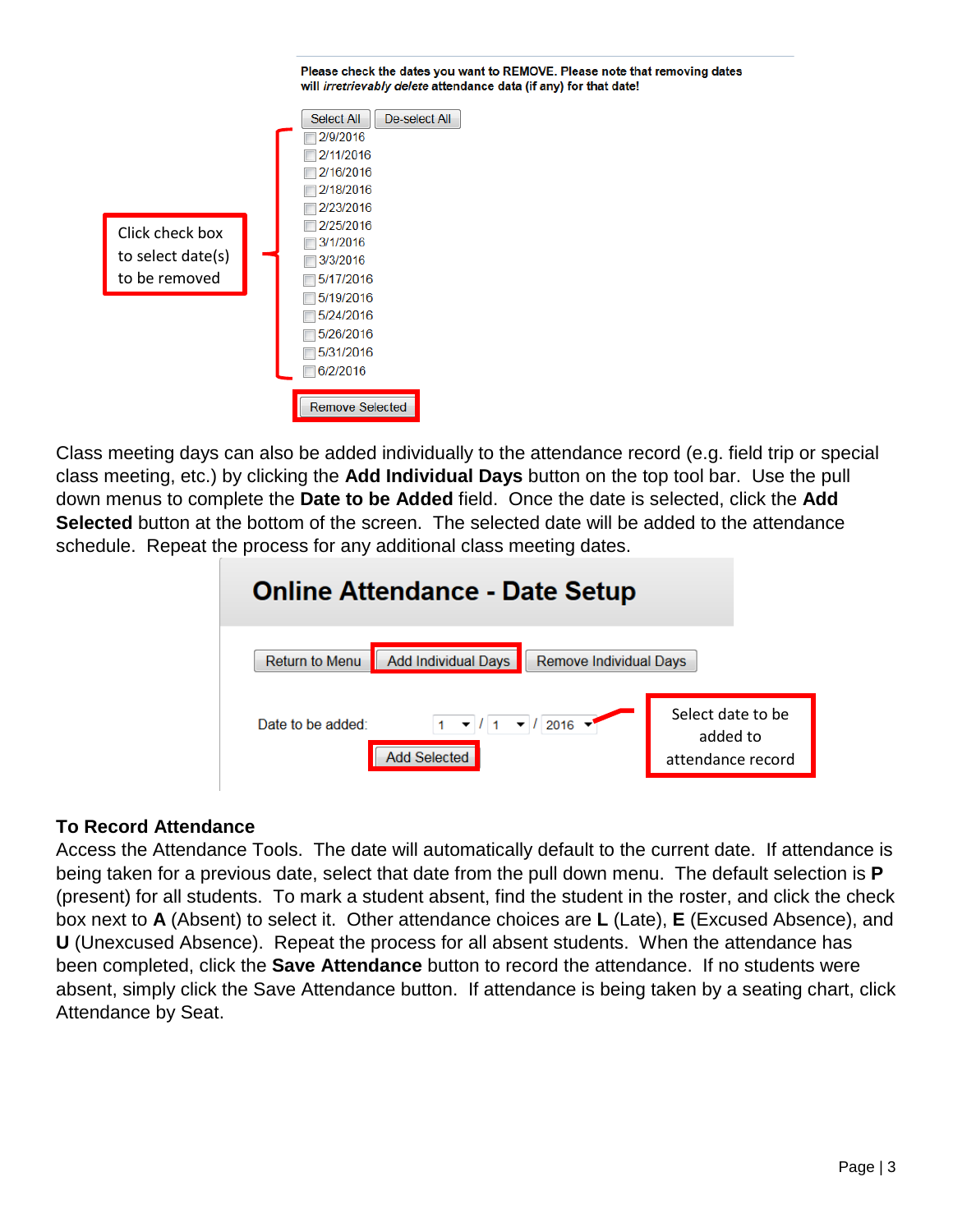| <b>Online Attendance</b>                                                                                                              |             |                                                   |                        |  |                         |                          |      |                          |                          |                          |  |  |  |
|---------------------------------------------------------------------------------------------------------------------------------------|-------------|---------------------------------------------------|------------------------|--|-------------------------|--------------------------|------|--------------------------|--------------------------|--------------------------|--|--|--|
| <b>Seating Setup</b><br><b>Attendance by Seat</b><br>Dates Setup<br>Report<br>Export<br><b>Instructions</b><br><b>Save Attendance</b> |             |                                                   |                        |  |                         |                          |      |                          |                          |                          |  |  |  |
| <b>Student</b>                                                                                                                        |             | $3/31/2016$ $\blacktriangleright$                 |                        |  |                         | 3/29                     | 3/24 | 3/22                     | 3/17                     | 3/15                     |  |  |  |
| Cottrell SACadmin, Tammy                                                                                                              | Select Date | $\odot$ P $\odot$ A $\odot$ L $\odot$ E $\odot$ U |                        |  |                         | $\overline{\phantom{a}}$ | ۰    | $\sim$                   | $\overline{\phantom{a}}$ | $\sim$                   |  |  |  |
| Cottrell SACfac, Tammy                                                                                                                |             | $\odot$ P $\odot$ A $\odot$ L $\odot$ E $\odot$ U |                        |  |                         |                          |      | $\sim$                   | ٠                        | $\sim$                   |  |  |  |
| Cottrell SACstu, Tammy                                                                                                                |             | $OP$ $\odot$ A $\odot$ L $\odot$ E $\odot$ U      |                        |  |                         |                          |      | $\overline{\phantom{a}}$ | $\overline{\phantom{a}}$ | $\overline{\phantom{a}}$ |  |  |  |
| Kushida SACadmin, Cherylee                                                                                                            |             | $\odot$ P $\odot$ A $\odot$ L $\odot$ E $\odot$ U |                        |  | Click appropriate check |                          |      | $\sim$                   | $\sim$                   | $\sim$                   |  |  |  |
| Kushida_SACfac, Cherylee                                                                                                              |             | $OP$ $OA$ $OL$ $OE$ $OU$                          |                        |  | box for each student    |                          |      | $\sim$                   |                          | $\sim$                   |  |  |  |
| Kushida SACstu, Cherylee                                                                                                              |             | $\odot$ P $\odot$ A $\odot$ L $\odot$ E $\odot$ U |                        |  |                         |                          |      | $\sim$                   | $\overline{\phantom{a}}$ | $\sim$                   |  |  |  |
| Ward, Michael                                                                                                                         |             | $\odot$ P $\odot$ A $\odot$ L $\odot$ E $\odot$ U |                        |  |                         | $\sim$                   | ÷.   | $\sim$                   | $\overline{\phantom{a}}$ | $\overline{\phantom{a}}$ |  |  |  |
| Ward, Michael                                                                                                                         |             | $\odot$ P $\odot$ A $\odot$ L $\odot$ E $\odot$ U |                        |  |                         | $\sim$                   | ۰    | $\sim$                   | $\sim$                   | $\sim$                   |  |  |  |
|                                                                                                                                       |             |                                                   | <b>Save Attendance</b> |  |                         |                          |      |                          |                          |                          |  |  |  |

## **Add an Attendance Link on the Course Menu**

A direct link to the Attendance Tool can be added to the Course Menu in Blackboard. Adding a direct link can provide faster access to the tool for instructors. Click the **+** icon located at the top left of the course menu. Select **Tool Link** from the menu. Complete the **Name** field, and select **Online Attendance** from the pulldown menu. If students should be able to view their attendance record, click the check box next to **Available to Users** to allow student access. Then click the **Submit** button to create the tool link on the course menu.

| 直                   | 11<br>$\mathbf c$ |                      |                         |                         |  |
|---------------------|-------------------|----------------------|-------------------------|-------------------------|--|
| <b>Content Area</b> |                   |                      |                         |                         |  |
| Module Page         |                   | ÷                    | 11<br>白<br>$\mathbf{c}$ | Online Att              |  |
| <b>Blank Page</b>   |                   | <b>Add Tool Link</b> |                         |                         |  |
| <b>Tool Link</b>    |                   | * Name:              | <b>Class Attendance</b> |                         |  |
| <b>Web Link</b>     |                   | Type:                | Online Attendance       | ▼                       |  |
| <b>Course Link</b>  | Select to display | V Available to Users |                         |                         |  |
| Subheader           | to students       |                      |                         |                         |  |
| <b>Divider</b>      |                   |                      |                         | <b>Submit</b><br>Cancel |  |

The new tool link will be added to the bottom of the course menu and may need to be reordered.

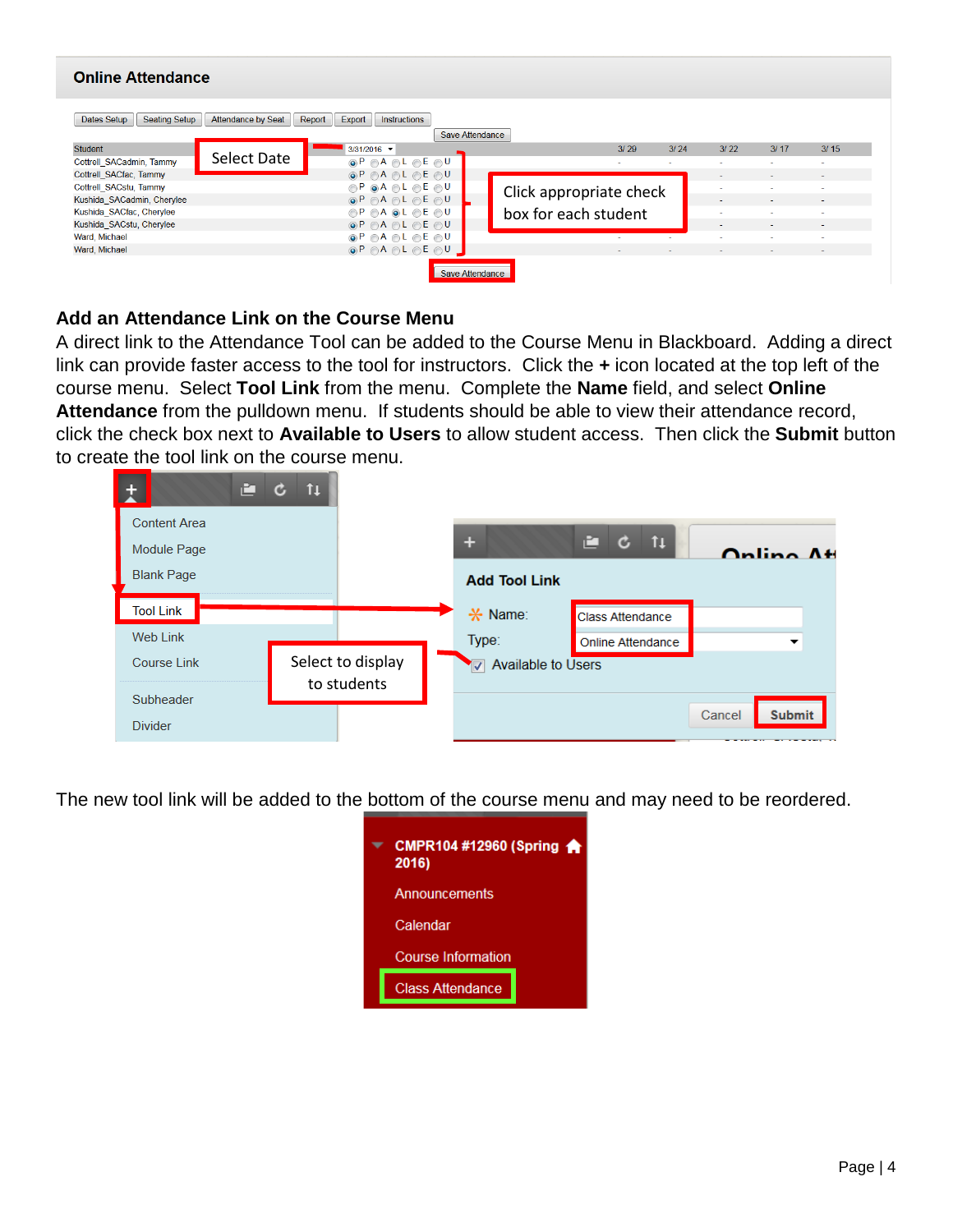## **Run an Attendance Report**

While the Attendance Home Page will show the attendance for the previous five class meetings, Instructors can also run an attendance report for the course. To run an attendance report, click the **Report** button on the top tool bar. The Attendance report will display on the screen.

| <b>Online Attendance</b>                                            |                                                   |      |      |      |      |      |  |  |  |  |  |  |  |
|---------------------------------------------------------------------|---------------------------------------------------|------|------|------|------|------|--|--|--|--|--|--|--|
| <b>Seating Setup</b><br>Attendance by Seat<br>Report<br>Dates Setup | Export<br>Instructions<br>Save Attendance         |      |      |      |      |      |  |  |  |  |  |  |  |
| <b>Student</b>                                                      | $3/31/2016$ $\blacktriangledown$                  | 3/29 | 3/24 | 3/22 | 3/17 | 3/15 |  |  |  |  |  |  |  |
| Cottrell SACadmin, Tammy                                            | $\odot$ P $\odot$ A $\odot$ L $\odot$ E $\odot$ U | P    | P    | P    | D    | P    |  |  |  |  |  |  |  |
| Cottrell SACfac, Tammy                                              | $\odot$ P $\odot$ A $\odot$ L $\odot$ E $\odot$ U | A    | P    | P    | P.   | P    |  |  |  |  |  |  |  |
| Cottrell SACstu, Tammy                                              | $\odot$ P $\odot$ A $\odot$ L $\odot$ E $\odot$ U | D    | Þ    | P    | P    | Þ    |  |  |  |  |  |  |  |

The attendance report will show the student names, and the total recorded attendance for each category (P, A, L, E, U). To see the specific attendance record for a particular student, click on the student's name in the report. A detailed attendance record will be displayed for the selected student. If a dash (-) is displayed for any date, it indicates that no attendance was recorded for that student on that date.

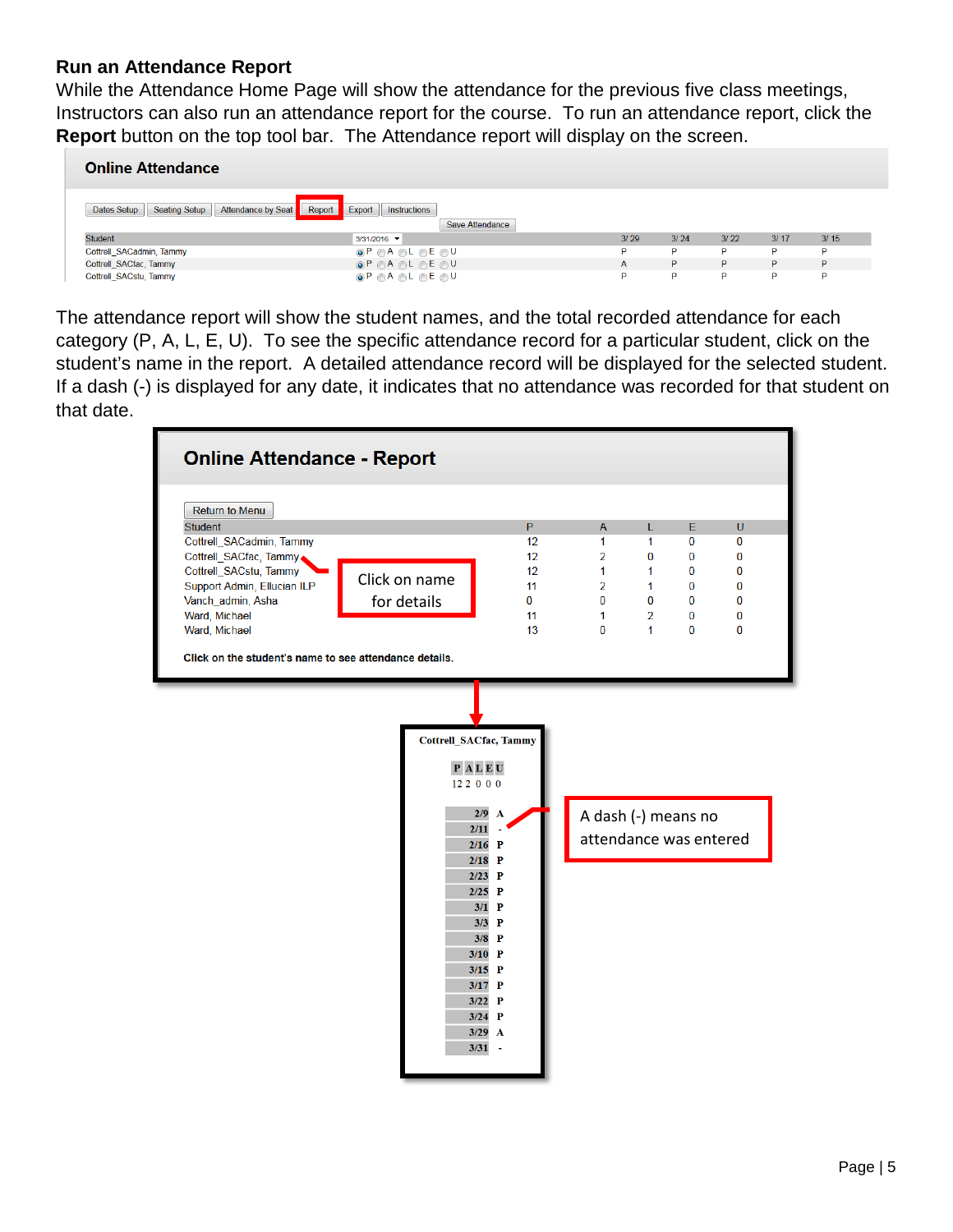### **Student Attendance View**

Students can also view their own attendance record in the course, if the Attendance Tool link was made available to users on the course menu. Students will only be able to view their own attendance record, which will include the detailed attendance by class meeting.



### **Export Attendance to Excel**

Instructors can export the class attendance record to Excel. Click the **Export** button on the top tool bar.

| <b>Online Attendance</b>                                         |                                                     |      |      |      |      |      |  |  |  |  |  |  |  |
|------------------------------------------------------------------|-----------------------------------------------------|------|------|------|------|------|--|--|--|--|--|--|--|
| <b>Seating Setup</b><br><b>Attendance by Seat</b><br>Dates Setup | Report<br>Export<br>Instructions<br>Save Attendance |      |      |      |      |      |  |  |  |  |  |  |  |
| <b>Student</b>                                                   | $3/31/2016$ $\blacktriangledown$                    | 3/29 | 3/24 | 3/22 | 3/17 | 3/15 |  |  |  |  |  |  |  |
| Cottrell SACadmin, Tammy                                         | $\odot$ P $\odot$ A $\odot$ L $\odot$ E $\odot$ U   | P    | P    | P    | D    | P    |  |  |  |  |  |  |  |
| Cottrell SACfac, Tammy                                           | $\odot$ P $\odot$ A $\odot$ L $\odot$ E $\odot$ U   | A    | P    | P    | P.   | P    |  |  |  |  |  |  |  |
| Cottrell SACstu, Tammy                                           | $\odot$ P $\odot$ A $\odot$ L $\odot$ E $\odot$ U   | P    | Þ    | Þ    | P    | Þ    |  |  |  |  |  |  |  |

A dialog box will ask the instructor to select an action. Click the check box next to **Open with Microsoft Excel** to select it, then click **OK** to continue. The file can also be saved directly to the computer.